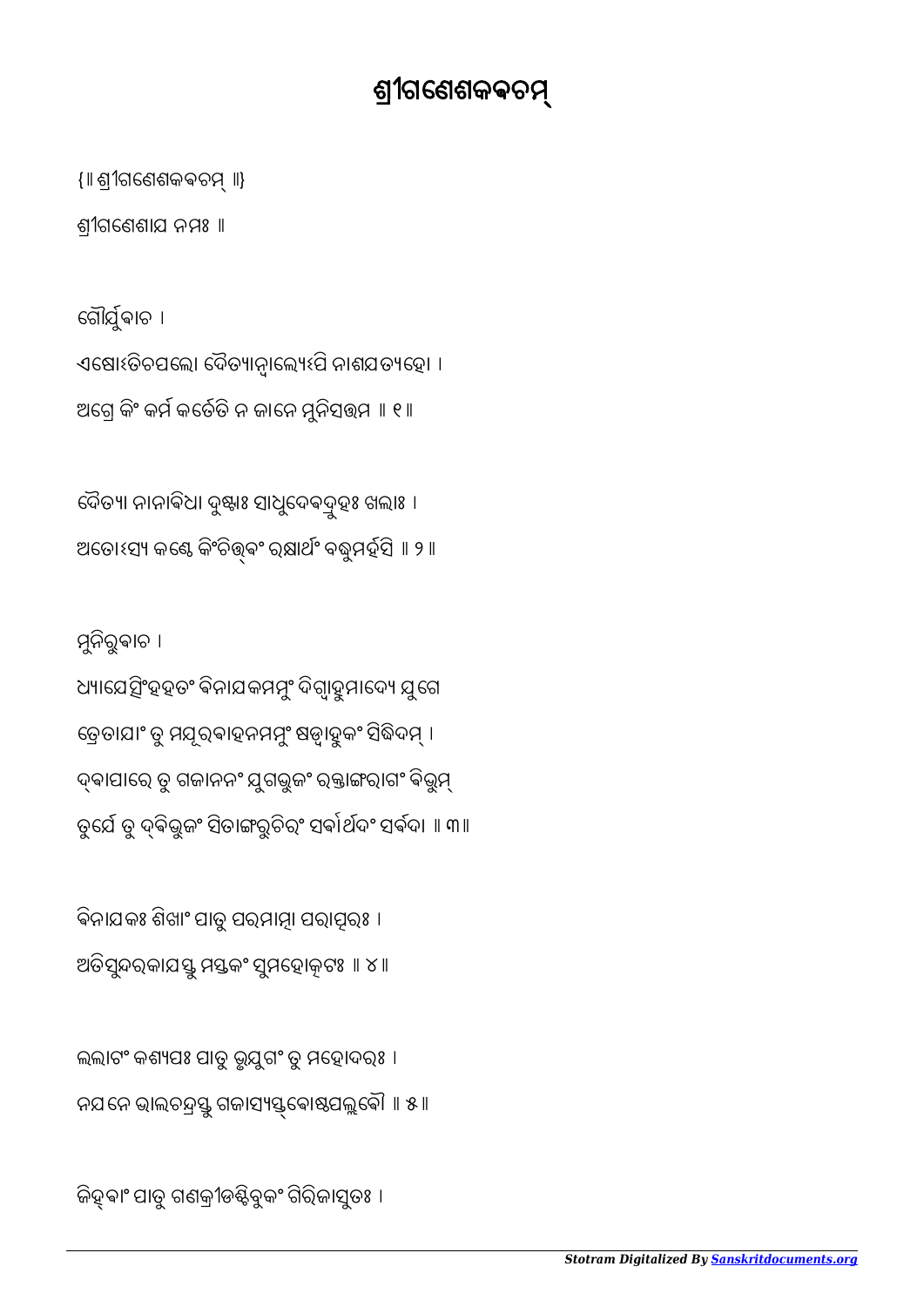ଦକ୍ଷିଣାସ୍ୟାମୁମାପୁଡ୍ରୋ ନୈରୁତ୍ୟାଂ ତୁ ଗଣେଶ୍ବରଃ । ପ୍ରତୀଚ୍ୟାଂ ବିଘୁହର୍ଡା ଽବ୍ୟାଦ୍ବାଯବ୍ୟାଂ ଗଜକର୍ଣକଃ ॥ ୧୪ ॥

ଆମୋଦସ୍ତ୍ୱବଗ୍ରତଃ ପାତୁ ପ୍ରମୋଦଃ ପ୍ରୁଷ୍ଠତୋଽବତୁ । ପ୍ରାଚ୍ୟାଂ ରକ୍ଷତୁ ବୁଦ୍ଧୀଶ ଆଗ୍ନେଯାଂ ସିଦ୍ଧିଦାଯକଃ ॥୧୩॥

ସର୍ବାଙ୍ଗାନି ମଯୂରେଶୋ ବିଶ୍ବବ୍ୟାପୀ ସଦାଽବତୁ । ଅନୁମପି ଯ୍ଥାନଂ ଧମୂେକତୁଃ ସଦାଽଵତୁ ॥ ୧୨॥

କ୍ଷିପ୍ରପ୍ରସାଦନୋ ବାହୁ ପାଣୀ ଆଶାପ୍ରପୂର୍କଃ । ଅୁଲୀ ନଖାପାତୁ ପଦହୋଽରିନାଶନଃ ॥ ୧୧॥

ଗଣକ୍ରୀଡୋ ଜାନୁସଙ୍ଘେ ଉରୁ ମଙ୍ଗଲମୂର୍ତିମାନ୍ । ଏକଦନ୍ତୋ ମହାବୁଦ୍ଧିଃ ପାଦୌ ଗୁଲ୍ଫୌ ସଦାଽବତୁ ॥ ୧୦॥

ଧରାଧରଃ ପାତୁ ପାର୍ଶ୍ବୋ ପୃଷଂ ବିଘ୍ନହରଃ ଶୁଭଃ । ଲିଙ୍ଗଂ ଗୁହ୍ୟଂ ସଦା ପାତୁ ବକ୍ରତୁଣ୍ଡୋ ମହାବଲଃ ॥ ୯ ॥

ସ୍କନ୍ଧୌ ପାତୁ ଗଜସ୍କନ୍ଧଃ ସ୍ତନୌ ବିଘୁବିନାଶନଃ । ହୃଦଯଂ ଗଣନାଥସ୍ତୁ ହେରଂବୋ ଜଠରଂ ମହାନ୍ ॥ ୮ ॥

ଶ୍ରବଣୌ ପାଶପାଣିସ୍ତୁ ନାସିକାଂ ଚିନ୍ତିତାର୍ଥଦଃ । ଗଣେଶସ୍ତୁ ମୁଖଂ କଣ୍ଠଂ ପାତୁ ଦେବୋ ଗଣଞ୍ଜଯଃ ॥ ୭ ॥

କାଚଂ ବିନାଯକଃ ପାତୁ ଦନ୍ତାନ୍ ରକ୍ଷତୁ ବିଘୁହା ॥ ୬ ॥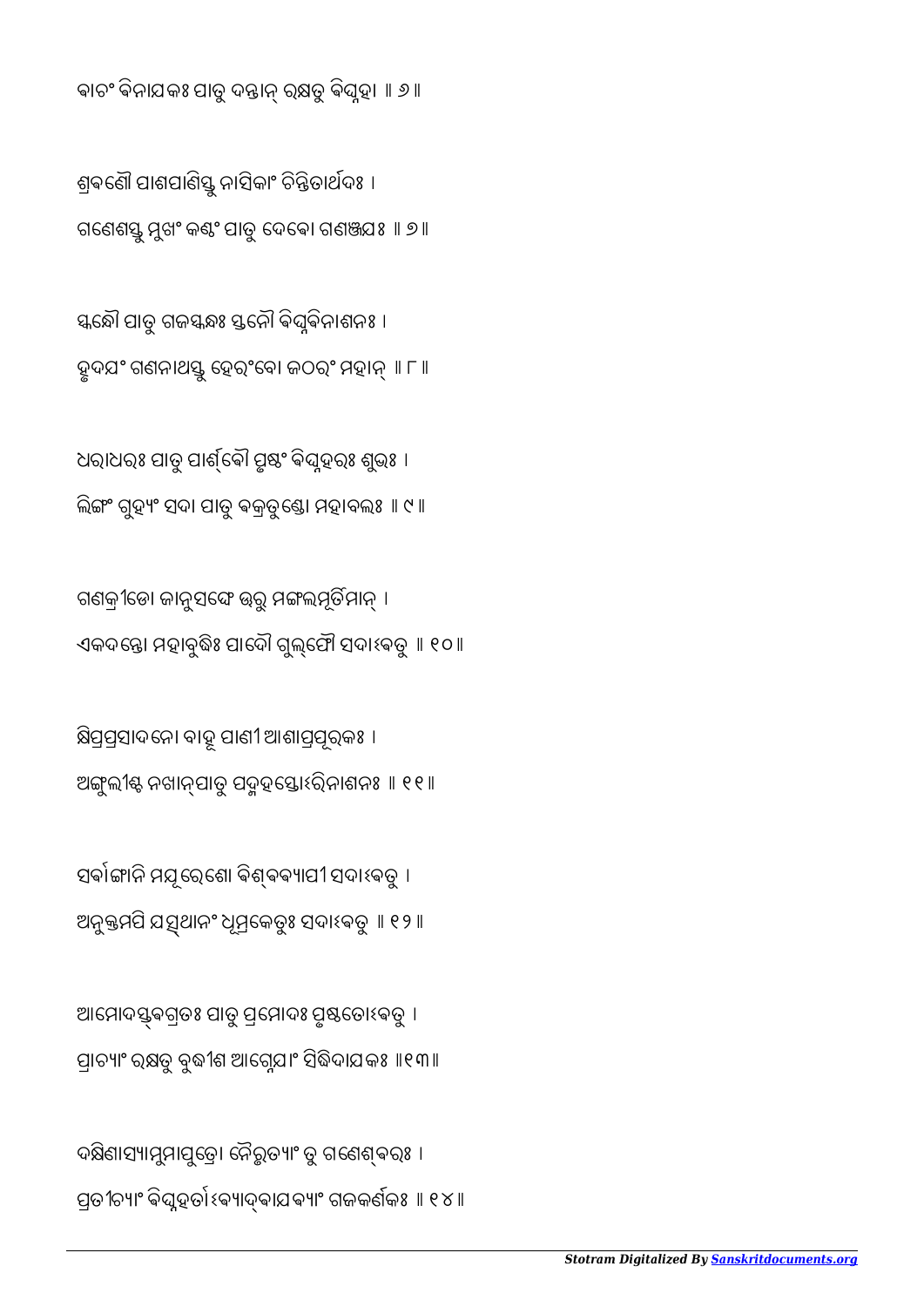ଏକବିଂଶତିବାରଂ ଚ ପଠେତ୍ତାବଦିନାନି ଯଃ ।

ସସ୍ତବାର୍ଂ ଜପେଦେତଦିନାନାମେକବିଂଶତିମ୍ । ତତ୍ତ୍ତ୍ପଲବାପ୍ନୋତି ସାଧକୋ ନାତ୍ରସଂଶଯଃ ॥୨୨॥

ଯୁଦ୍ଧକାଲେ ପଠେଦ୍ୟସ୍ତୁ ବିଜଯଂ ଚାପୁଯାଦ୍ରୁତମ୍ । ମାରଣୋଚ୍ଚାଟକାକର୍ଷସ୍ତ୍ରପ୍ନମୋହନକର୍ମଣି ॥ ୨୧ ॥

ତ୍ରିସନ୍ଧ୍ୟଂ ଜପତେ ଯସ୍ତୁ ବଜ୍ରସାରତନୁର୍ଭବେତ୍ । ଯାତ୍ରାକାଲେ ପଠେଦ୍ୟସ୍ତୁ ନିର୍ବିଘ୍ନେନ ଫଲଂ ଲଭେତ୍ ॥ ୨୦॥

ଭୂର୍ଜପତ୍ରେ ଲିଖିତ୍ବେଦଂ ଯଃ କଣ୍ଠେ ଧାର୍ଯେ ସୁଧୀଃ । ନ ଭୂଯଂ ଜାଯତେ ତସ୍ୟ ଯକ୍ଷର୍କ୍ଷଥିଶାଚତଃ ॥ ୧୮ ॥

ସର୍ବାଯୁଧଧରଃ ପୌତ୍ରାନ୍ ମଯୂରେଶୋଽବତାତ୍ସଦା । କପିଲୋଽଜାଦିକଂ ପାତୁ ଗଜାଶ୍ବାନ୍ବିକଟୋଽବତୁ ॥ ୧୮ ॥

ଜ୍ଞାନଂ ଧର୍ମଂ ଚ ଲକ୍ଷ୍ମୀଂ ଚ ଲଜ୍ଜାଂ କୀତି ତଥା କୁଲମ୍ । ବସୁର୍ଧନଂ ଚ ଧାନ୍ୟଂ ଚ ଗ୍ରହାନ୍ଦାରାନ୍ସୁତାନ୍ସଖୀନ୍ ॥ ୧୭ ॥

ରାକ୍ଷସାସୁର୍ବେତାଲଗ୍ରହଭୂତପିଶାଚତଃ । ପାଶାଙ୍କୁଶଧରଃ ପାତୁ ରଜଃସତ୍ତ୍ବତମଃ ସ୍ମୃତିଃ ॥ ୧୬ ॥

କୌବେଯ<sup>୍</sup>ୀ ନିଧିପଃ ପାଯାଦୀଶାନ୍ୟାମୀଶନନ୍ଦନଃ । ଦିବାଽବ୍ୟାଦେକଦନ୍ତସ୍ତୁ ରାତ୍ରୌ ସନ୍ଧ୍ୟାସୁ ବିଘ୍ନହୃତ୍ ॥ ୧୫ ॥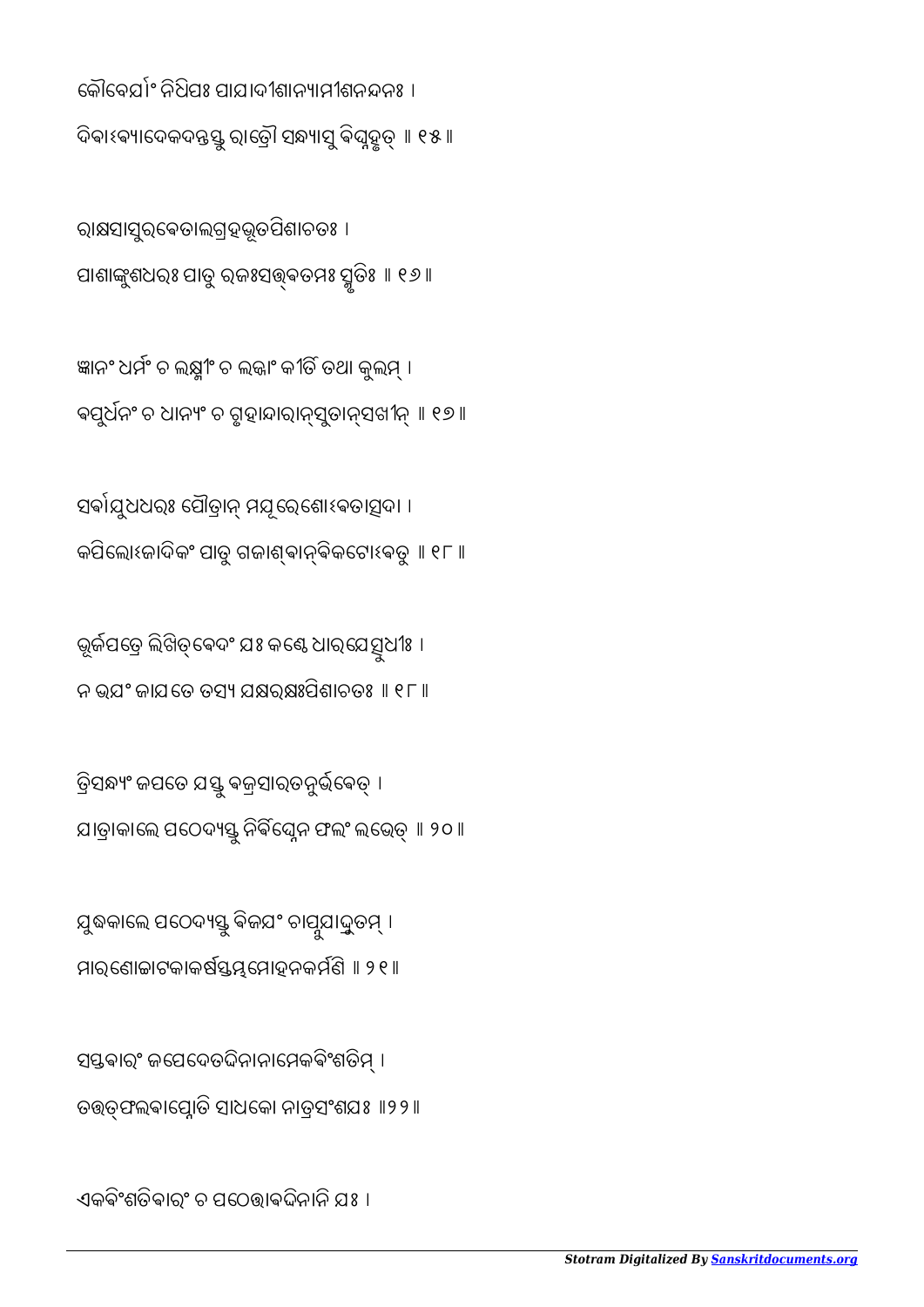Ganesha kavacham Lyrics in Oriya PDF

http://sanskritdocuments.org

Last updated Goday

Please send corrections to sanskrit@cheerful.com

Encoded by Sunder Hattangadi sunderh@hotmail.com

ଷଡଶୀତିତମେଽଧ୍ୟାଯେ ଗଣେଶକବଚଂ ସମ୍ପୂର୍ଣମ୍ ॥

ଇତି ଶୀଗଣେଶପ୍ରରାଣେ ଉତ୍ତର୍ଖଣ୍ଡେ ବାଲକୀଡାଯାଂ

ଯସ୍ୟାନେନ କୃତା ରକ୍ଷା ନ ବାଧାସ୍ୟ ଭବେକ୍ୱବଚିତ୍ । ରାକ୍ଷସାସ୍ରର୍ବେତାଲଦୈତ୍ୟଦାନବସ୍ୟୁବା ॥ ୨୭ ॥

ମହ୍ୟଂ ସ ପ୍ରାହ କୁପଯ। କବଚଂ ସର୍ବସିଦ୍ଧିଦମ୍ । ନ ଦେଯଂ ଭ୍କ୍ତିହୀନାଯ ଦେଯଂ ଶ୍ରଦାବତେ ଶୁଭ୍ମ୍ ॥ ୨୬ ॥

ମ୍ଭୁଲାଯ ଚ ତେ ନାଥ ମାଣ୍ଡବ୍ୟାଯ ମହର୍ଷଯେ ॥ ୨୫ ॥

ଇଦଂ ଗଣେଶକବଚଂ କଶ୍ୟପେନ ସମୀରିତମ୍ ।

ରାଜଦର୍ଶନବେଲାଯାଂ ପଠେଦେତତ୍ତ୍ରିବାର୍ତଃ । ସ ରାଜସଂ ବଶଂ ନୀତବା ପୂକୃତୀଣ୍ଟ ସଭାଂ ଜଯେତ ॥ ୨୪ ॥

କାରାଗୃହଗତଂ ସଦ୍ୟୋରାଜ୍ଞା ବଧ୍ୟଂ ଚ ମୋଚଯେତ୍ ॥ ୨୩॥